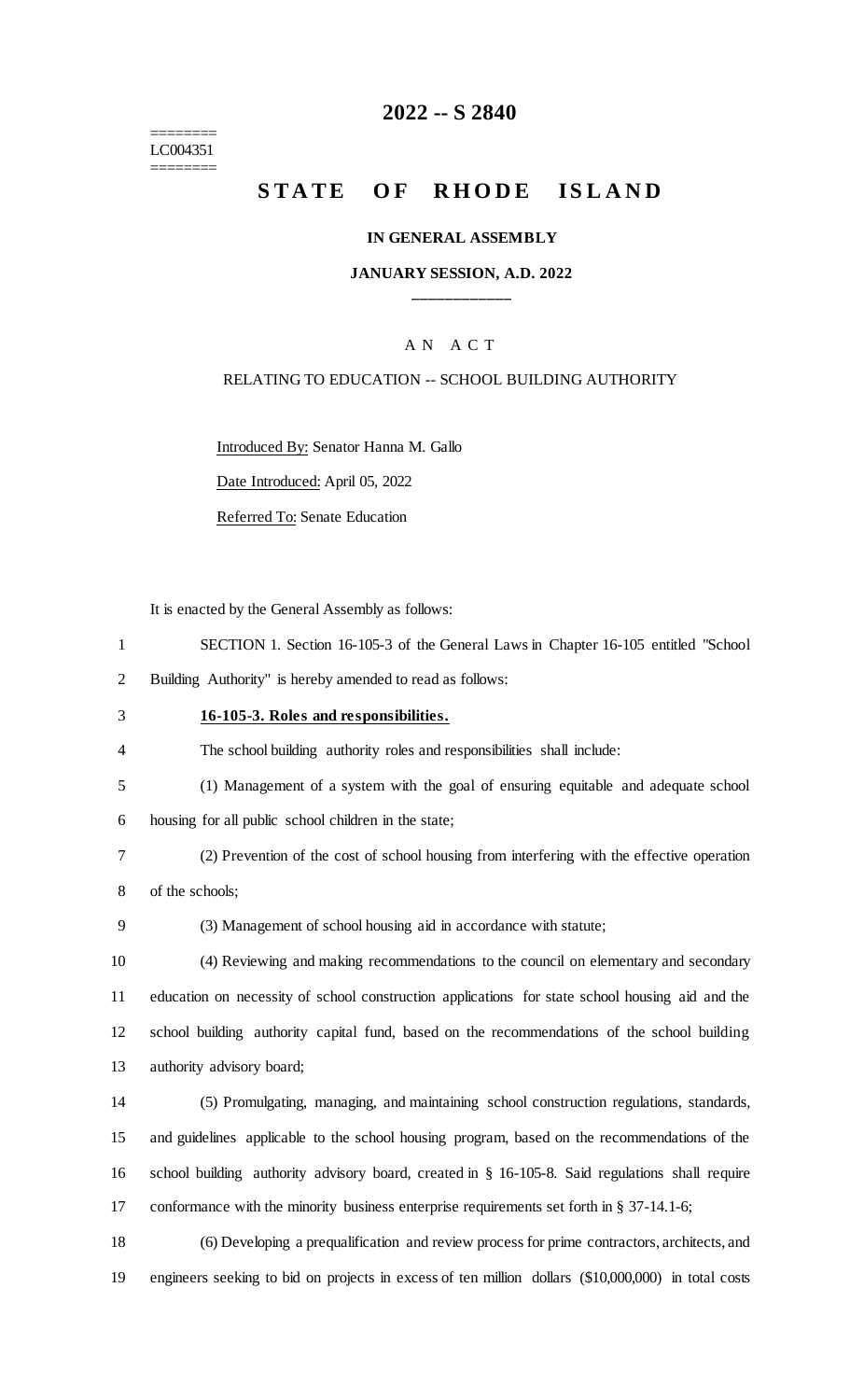subject to inflation. Notwithstanding any general laws to the contrary, a prequalification shall be valid for a maximum of two (2) years from the date of issuance. Factors to be considered by the school building authority in granting a prequalification to prime contractors shall include, but not be limited to, the contractor's history of completing complex projects on time and on budget, track record of compliance with applicable environmental and safety regulations, evidence that completed prior projects prioritized the facility's future maintainability, and compliance with applicable requirements for the use of women and minority owned subcontractors;

 (i) At least annually, a list of prequalified contractors, architects, and engineers shall be publicly posted with all other program information;

 (7) Providing technical assistance and guidance to school districts on the necessity of school construction application process;

 (8) Providing technical advice and assistance, training, and education to cities, towns, and/or local education agencies and to general contractors, subcontractors, construction or project managers, designers and others in planning, maintenance, and establishment of school facility space;

 (9) Developing a project priority system, based on the recommendations of the school building authority advisory board, in accordance with school construction regulations for the school building authority capital fund, subject to review and, if necessary, to be revised on intervals not to exceed five (5) years. Project priorities shall include, but not be limited to, the following order of priorities:

 (i) Projects to replace or renovate a building that is structurally unsound or otherwise in a condition seriously jeopardizing the health and safety of school children where no alternative exists; (ii) Projects needed to prevent loss of accreditation;

 (iii) Projects needed for the replacement, renovation, or modernization of the HVAC system in any schoolhouse to increase energy conservation and decrease energy-related costs in said schoolhouse;

 (iv) Projects needed to replace or add to obsolete buildings in order to provide for a full range of programs consistent with state and approved local requirements; and

(v) Projects needed to comply with mandatory, instructional programs;

(10) Maintaining a current list of requested school projects and the priority given them;

 (11) Collecting and maintaining readily available data on all the public school facilities in the state;

 (12) Collecting, maintaining, and making publicly available quarterly progress reports of all ongoing school construction projects that shall include, at a minimum, the costs of the project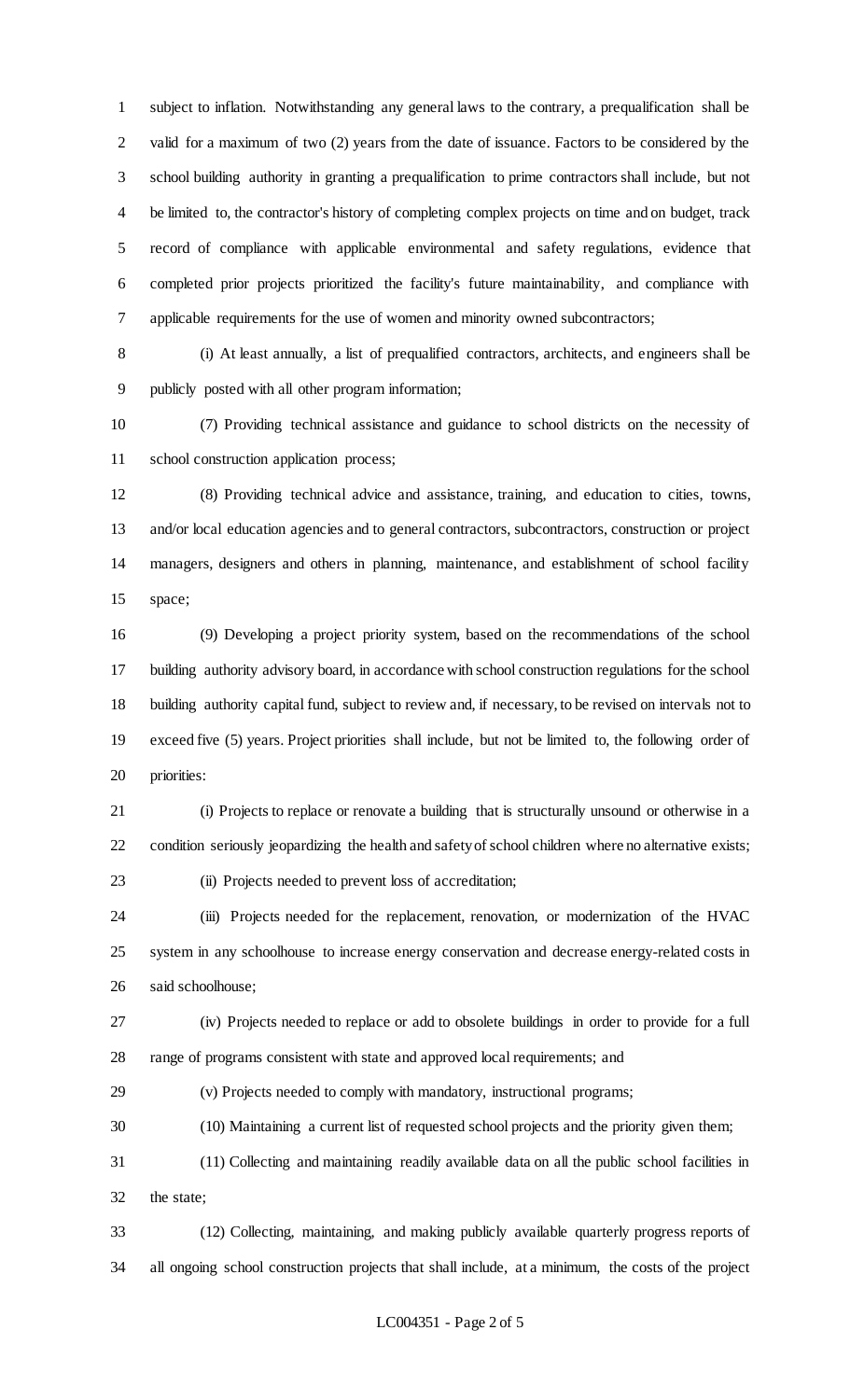and the time schedule of the project;

 (13) Recommending policies and procedures designed to reduce borrowing for school construction programs at both state and local levels;

 (14) At least every five (5) years, conducting a needs survey to ascertain the capital construction, reconstruction, maintenance, and other capital needs for schools in each district of the state, including public charter schools;

 (15) Developing a formal enrollment projection model or using projection models already available;

 (16) Encouraging local education agencies to investigate opportunities for the maximum utilization of space in and around the district;

 (17) Collecting and maintaining a clearinghouse of prototypical school plans that may be consulted by eligible applicants;

 (18) Retaining the services of consultants, as necessary, to effectuate the roles and responsibilities listed within this section;

 (19) No district shall receive a combined total of more than twenty (20) incentive percentage points for projects that commence construction by December 30, 2023, and five (5) incentive points for projects that commence construction thereafter; provided further, these caps 18 shall be in addition to amounts received under  $\S$ § 16-7-40(a)(1) and 16-7-40(a)(2). Furthermore, a district's share shall not be decreased by more than half of its regular share irrespective of the number of incentive points received, nor shall a district's state share increase by more than half of 21 its regular share, including amounts received under  $\S § 16-7-40(a)(1)$  and  $16-7-40(a)(2)$ , irrespective of the number of incentive points received. Notwithstanding any provision of the general laws to the contrary, the reimbursement or aid received under this chapter or chapter 38.2 of title 45 shall not exceed one hundred percent (100%) of the sum of the total project costs plus interest costs. If a two hundred and fifty million dollar (\$250,000,000) general obligation bond is approved on the November 2018 ballot, projects approved between May 1, 2015, and January 1, 2018, are eligible to receive incentive points (above and beyond what the project was awarded at the time of approval) pursuant to § 16-7-39 and § 16-7-40. Provided, however, any project approved during this time period with a project cost in excess of one million five hundred thousand dollars (\$1,500,000), which does not include an owner's program manager and a commissioning agent, shall only be eligible to receive five (5) incentive points. Incentive points awarded pursuant to the provisions of this subsection shall only be applied to reimbursements occurring on or after July 1, 2018. Any project approved between May 1, 2015, and January 1, 2018, that is withdrawn and/or resubmitted 34 for approval shall not be eligible for any incentive points. Projects approved after July 1, 2022, that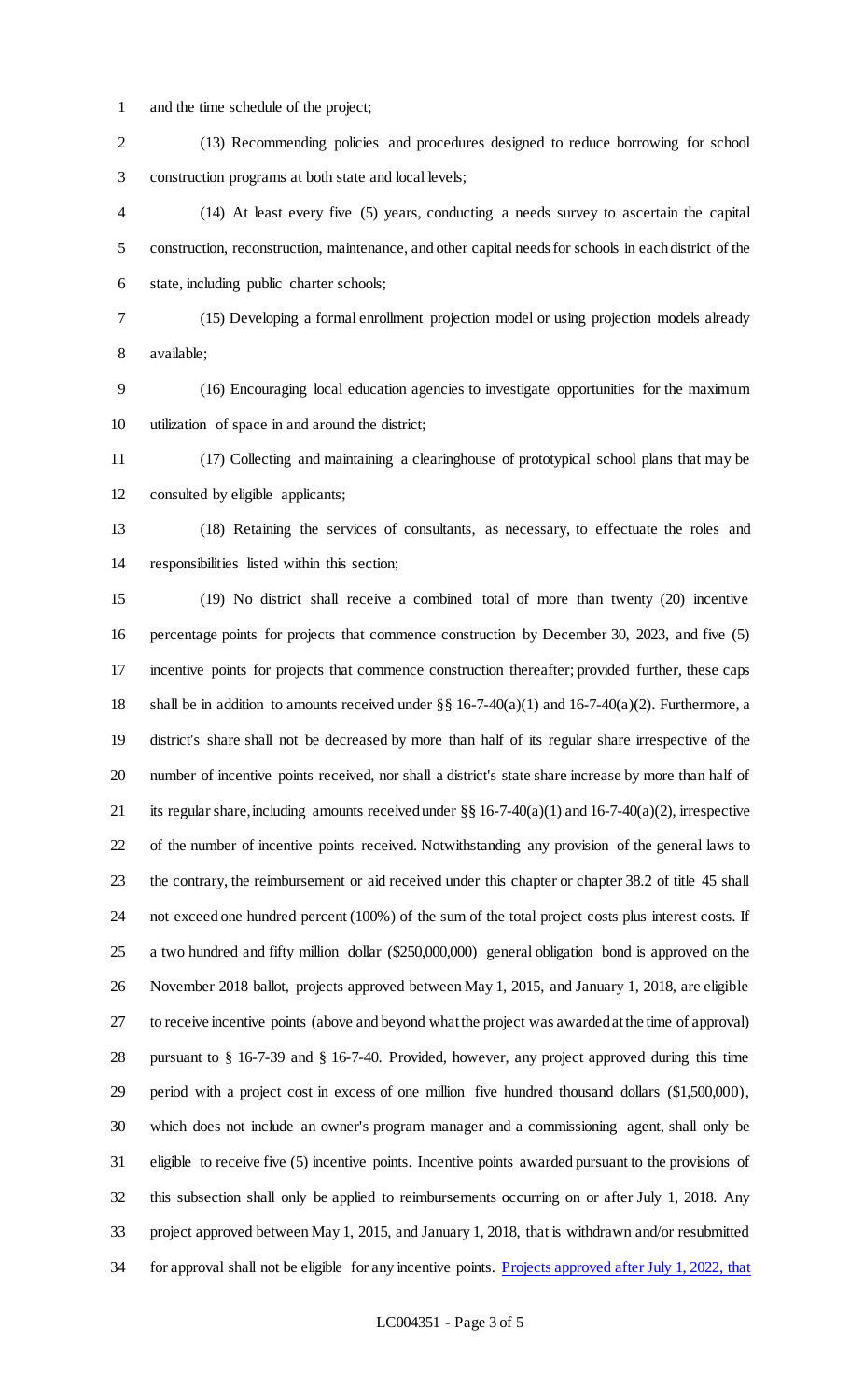- 1 do not award or utilize at least fifty-one percent (51%) of a project's architectural services and one
- 2 hundred percent (100%) of project educational design services to a Rhode Island based architectural
- 3 firm shall only be eligible to receive five (5) incentive points.
- 4 (20) For purposes of this section, a "Rhode Island based architectural firm" means:
- 5 (i) A business with a principal place of business or headquarters located within the state;
- 6 (ii) A business in which a minimum of fifty-one percent (51%) of its employees reside
- 7 within the state; and
- 8 (iii) In the case of a corporation or limited liability company, is registered with the secretary
- 9 of state as a domestic corporation or limited liability company for at least the previous five (5)
- 10 consecutive years.
- 11 SECTION 2. This act shall take effect on July 1, 2022.

#### ======== LC004351 ========